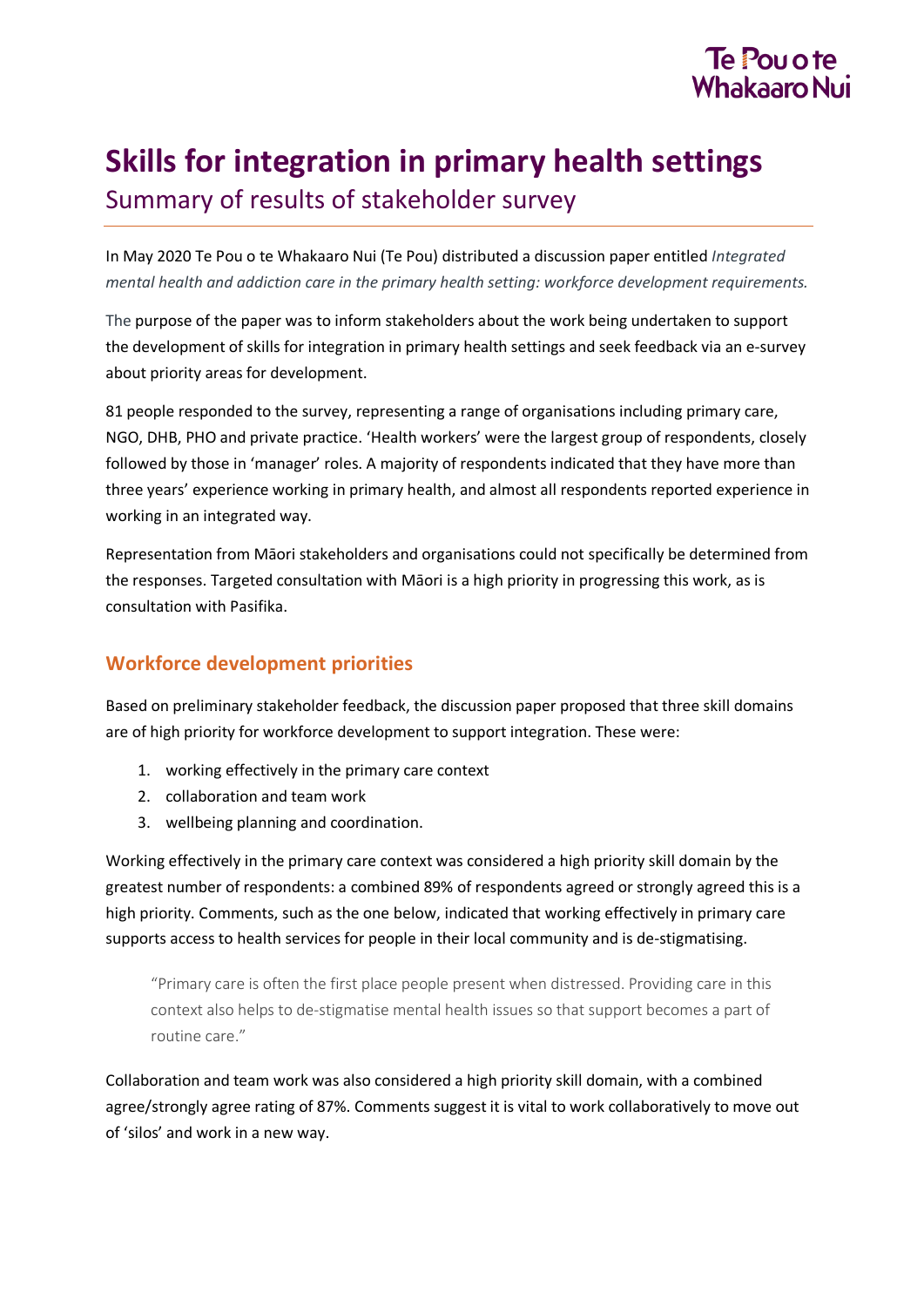"Increased collaboration and team work supports access to appropriate services for people."

There was also strong support for the Wellbeing planning and skill coordination domain, with a combined agree/strongly agree rating of 83%. Respondents indicated that planning and coordination is central to an integrated approach, as it supports holistic care and fits well with the management of long-term conditions. Comments also suggested strong support for a wellbeing focus.

"Increasingly complex situations that span many domains (and sectors) but ultimate goal is wellbeing of individual/community/society. Given complexity planning and coordination vital - planning as will not happen by chance; coordination as complexity means that many threads to weave together to ensure - to avoid duplication, efficiency, and best outcome."

#### **Other priorities**

Survey respondents suggested additional priority areas to support the workforce to work within an integrated approach. Most of these are included in the skill domains in *Let's get real.* This highlights an opportunity to support the primary health workforce to become familiar with *Let's get real*.

Respondents also suggested various methods for workforce development, including interprofessional training, working with primary health sites, providing ongoing supervision and mentoring and developing a competency framework.

## **System-wide change is needed to support integration**

The need for system-wide change to support and enable an integrated approach, beyond the scope of workforce development, was a persistent theme in the feedback. There is a call for guidance in relation to terminology, systems, structures, funding models, and outcomes measurement. In terms of workforce development, training people together was suggested as one way to support systemic change.

"This is a new way of working and it involves systemic change that an unprepared workforce is likely to slip from the model and resume more traditional MH therapy delivery."

"The funding models do not encourage coordination unless approved by GP."

## **Key learnings and next steps**

The survey results confirm that the three selected skill domains are a high priority for workforce development to support an integrated approach in primary health settings.